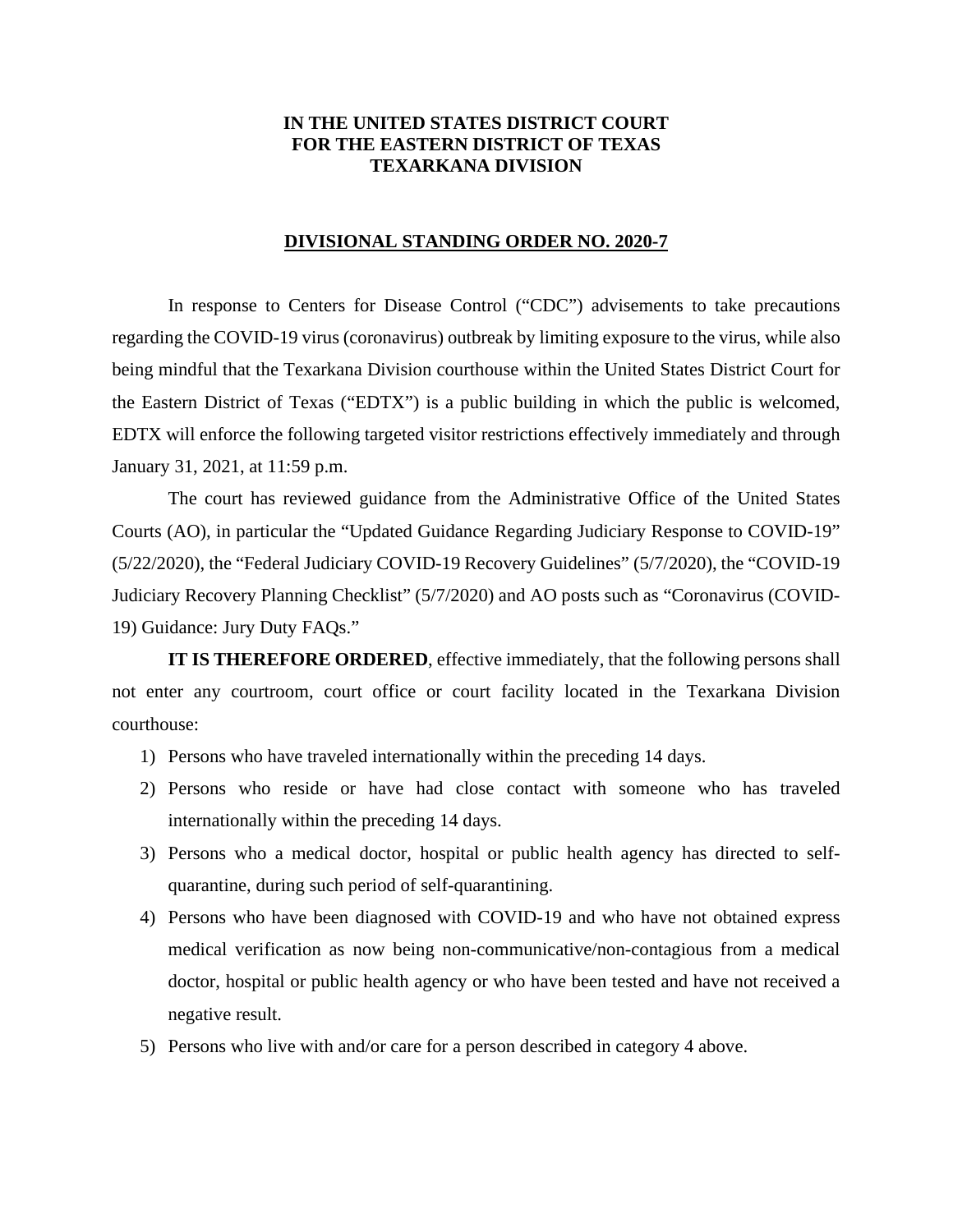6) Persons who present for entry to said court facility and exhibit or report currently having a fever, cough, shortness of breath, persistent pain or pressure in the chest, or nausea.

**IT IS ORDERED** that all Texarkana, Texas Court Security Officers ("CSOs"), following substantive guidance from this Order and administrative guidance from the United States Marshal for EDTX, shall deny entry to anyone attempting to enter said court facility in violation of these protocols. In the event of any uncertainty as to a person's ability to gain entrance to the court facility hereunder, the CSOs shall immediately contact the U.S. Marshal for EDTX or his designated Deputy Marshal for a determination, which shall control.

**IT IS FURTHER ORDERED** that those persons who are not barred by one of the exclusions described above must wear an appropriate face mask or covering in all public areas of the courthouse, including but not limited to courtrooms, jury rooms, hallways, restrooms, lobbies and elevators. Persons other than jurors must supply their own face mask or covering.

If you are scheduled or required to appear in district court or magistrate court during the period of this order and you are unable to gain entry because of these targeted visitor restrictions, you should proceed as follows:

- If you are represented by an attorney, please contact your attorney.
- If you are an attorney scheduled to appear in court before a judge, please contact the respective chambers directly by telephone. Telephone contact information for the Texarkana Division is available at: http://www.txed.uscourts.gov/.
- If you are scheduled to meet with a probation or pretrial services officer, please contact the Probation and Pretrial Services Office directly for guidance and instructions.
- For any other District Court matters, please contact the Texarkana Deputy Clerk in Charge at (903) 794-8561 or the EDTX Clerk of Court at (903) 590-1111 in Tyler, Texas.

Upon entry into the courthouse, all persons must maintain appropriate distancing from others in the courthouse, to include sitting at the location assigned by a member of the court staff. Each person must follow instructions of the court staff and CSOs to aid in maintaining distance in the courthouse.

**IT IS ORDERED** that each courtroom within the courthouse has specific requirements as to spectators during a trial or hearing, and access is available on a first-come, first-served basis.

**IT IS ORDERED** that, unless extended by subsequent order, these restrictions shall remain in place until January 31, 2021, at 11:59 p.m., when they shall automatically expire. After